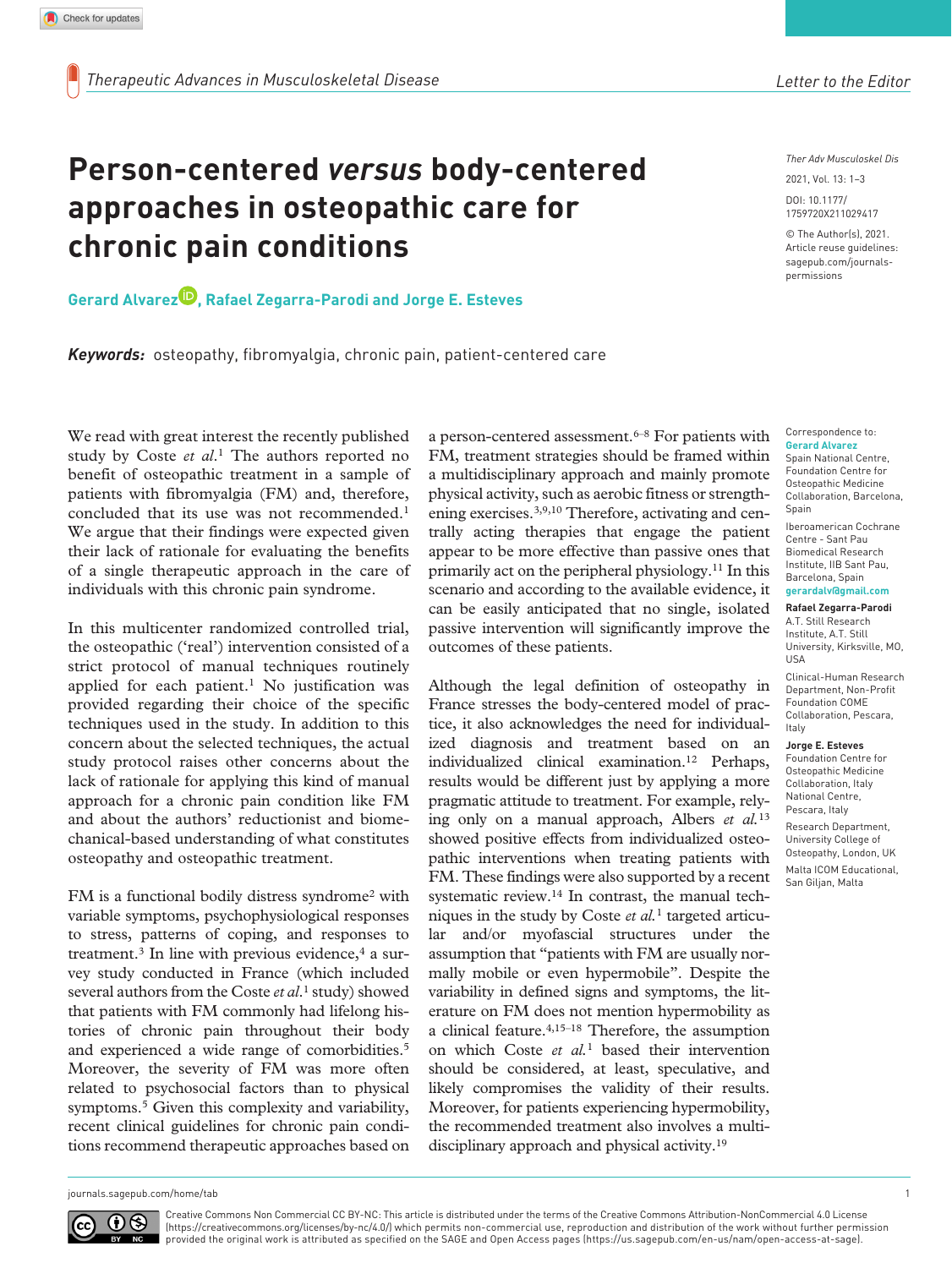So is there a place for osteopathic manual intervention in the treatment of patients with FM? Yes, we believe there is, but not as an isolated and exclusively body-centered intervention. There is compelling evidence about the biological mechanisms and effect of manual therapy.20,21 However, the impact of manual therapies is mainly short term and more effective in acute presentations than in chronic pain conditions, limiting their value in those cases.<sup>22</sup> Nonetheless, the very nature of manual therapies (touch-based), $23$  the therapeutic relationship (patient–practitioner) that commonly defines these interventions, and the associated contextual factors<sup>24,25</sup> provide a good environment to treat functional somatic disorders associated with FM. As such, a good understanding of the processes involved in the development and maintenance of chronic widespread pain is paramount to provide more benefit than harm.26

As a manual intervention, osteopathic treatment uses a hands-on approach to interact with patient physiology; however, beyond the desired analgesic modulation, affective responses and somatoperceptual reorganization are also key elements of human touch.23 Despite its central role in osteopathy, hands-on care is not the only therapeutic intervention that osteopaths can use to improve their patients' health. For chronic pain conditions like FM, other strategies such as pain education, cognitive reassurance, exercise, and health advice in conjunction with psychologically informed interventions should be taken into account. A recent systematic review provided encouraging evidence of the effects of osteopathic treatment on psychosocial factors in people with persistent pain.27 Moreover, preliminary evidence from the OsteoMAP study28 showed that a psychologically informed osteopathic intervention worked for patients with chronic pain.

Ultimately, we would argue that the osteopathic care of individuals with persistent physical symptoms, such as those with FM, should only be considered from a multimodal person-centered perspective. Further, a person-centered and biopsychosocially informed approach to osteopathic care can positively modulate nociplastic changes in central pain pathways and address psychosocial factors typically present in patients with persistent physical symptoms. After repeated calls to move away from biomechanical-postural models of osteopathic care,  $29-34$  it is also time for a change in how osteopathic research is designed and conducted to avoid wasting time and resources in the pursuit of predictable results.

## **Conflict of interest statement**

The authors declare that there is no conflict of interest.

# **Funding**

The authors received no financial support for the research, authorship, and/or publication of this article.

# **ORCID iD**

Gerard Alvarez **[https://orcid.org/0000-0002-](https://orcid.org/0000-0002-2680-6331)** [2680-6331](https://orcid.org/0000-0002-2680-6331)

### **References**

- 1. Coste J, Medkour T, Maigne J-Y*, et al*. Osteopathic medicine for fibromyalgia: a sham-controlled randomized clinical trial. *Ther Adv Musculoskelet Dis* 2021; 13: 1759720X211009017.
- 2. Burton C, Fink P, Henningsen P*, et al*. Functional somatic disorders: discussion paper for a new common classification for research and clinical use. *BMC Med* 2020; 18: 34.
- 3. Thieme K, Mathys M and Turk DC. Evidencedbased guidelines on the treatment of fibromyalgia patients: are they consistent and if not, why not? Have effective psychological treatments been overlooked? *J Pain* 2017; 18: 747–756.
- 4. Clauw DJ. Fibromyalgia: a clinical review. *JAMA* 2014; 311: 1547–1555.
- 5. Laroche F, Guérin J, Azoulay D*, et al*. La fibromyalgie en France: vécu quotidien, fardeau professionnel et prise en charge. Enquête nationale auprès de 4516 patients. *Rev Rhum* 2019; 86: 90–95.
- 6. NICE. Chronic pain (primary and secondary) in over 16s: assessment of all chronic pain and management of chronic primary pain. NICE guideline [NG193], [https://www.nice.org.uk/](https://www.nice.org.uk/guidance/ng193) [guidance/ng193](https://www.nice.org.uk/guidance/ng193) ( 2021, accessed 24 May 2021).
- 7. The Lancet. Rethinking chronic pain. *Lancet* 2021; 397(10289): 2023. DOI: 10.1016/S0140- 6736(21)01194-6.
- 8. Cohen SP, Vase L and Hooten WM. Chronic pain: an update on burden, best practices, and new advances. *Lancet* 2021; 397(10289): 2082–2097. DOI: 10.1016/S0140-6736(21) 00393-7.